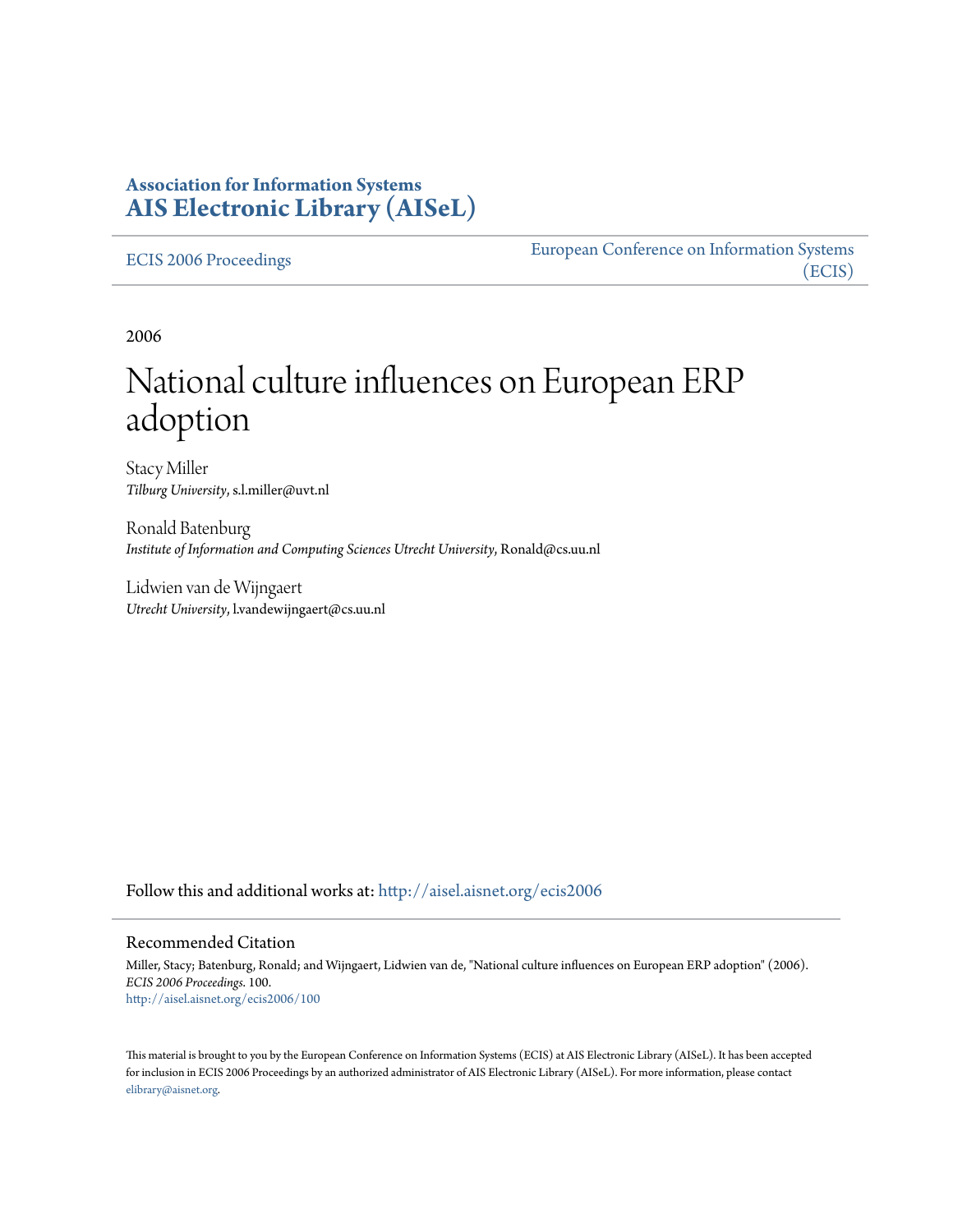# NATIONAL CULTURE INFLUENCES ON EUROPEAN ERP ADOPTION

- Miller, Stacy, School of Economics, Tilburg University, PO Box 90153, 5000 LE Tilburg, The Netherlands, S.L.Miller@uvt.nl
- Batenburg, Ronald, Institute of Information and Computing Sciences, Utrecht University, P.O. Box 80089, 3508 TB, Utrecht, The Netherlands, ronald@cs.uu.nl
- Van de Wijngaert, Lidwien, Institute of Information and Computing Sciences, Utrecht University, P.O. Box 80089, 3508 TB, Utrecht, The Netherlands, L.vandeWijngaert@cs.uu.nl

### Abstract

*Many corporations have invested in Enterprise Resource Planning (ERP) systems over the last decade. This study investigates the adoption rates of ERP systems from fourteen European countries using the e-Business W@tch dataset. This dataset results from an cross-national survey among over 6,500 companies from* different sizes and industries. The study explores if a national cultural framework could be used to explain *the differences. The framework used was Schwartz's seven national cultural value types that score countries on conservatism, affective autonomy, intellectual autonomy, hierarchy, mastery, egalitarian commitment, and harmony. The hypotheses about the relationship between cultural values and ERP adoption were tested using multi-level analysis. After controlling for industry and size, it was found that conservatism has a negative relationship while autonomy, egalitarian commitment, and harmony have a positive relationship with the adoption of ERP systems. The paper concludes with a number of managerial considerations.*

*Keywords: Enterprise Resource Planning systems, national culture, adoption.*

### **INTRODUCTION**

Enterprise Resource Planning (ERP) systems have become widely used standard software applications that assist the flow of transactional data by integrating business applications in a uniform IT environment (Shapiro 2001). Most ERP systems are based on the principle of a central database that enables a single point of data entry, processing, storage and transport. This principle of centralized information architecture governs the central steering of different functional and cross-functional modules such as production planning and scheduling, finance and control, logistics, personnel management, an dos on (Klaus & Rosemann & Gable 2000). ERP support organizations that aim to deploy a process view of the firm and the ability to standardize its business processes (Nah & Lau & Kuang 2001). How to achieve prompt results and significant return on investment from ERP systems however, is subject to continuous study and debate among both academics and practitioners (cf. Wagner & Howcroft & Newell 2005). Many claim that the nontechnical aspects of ERP projects are most critical considering the radical (i.e. integral) changes to business processes and management control (Kraemmergaard & Rose 2002). ERP implementations affect the firm's management model, culture, and organizational structure leading to a wide organizational transformation process (Davenport 2000, Caldas & Wood 1998).

Although 'intangible conditions', like organizational culture and national values, are considered as very relevant for the deployment of enterprise resource planning systems (ERP) systems, only limited empirical research is available on this subject. In general, national culture has been found to be an important factor in business decisions such as adoption of information systems (IS) and IT (Sirmon & Lane 2004, Chui & Lloyd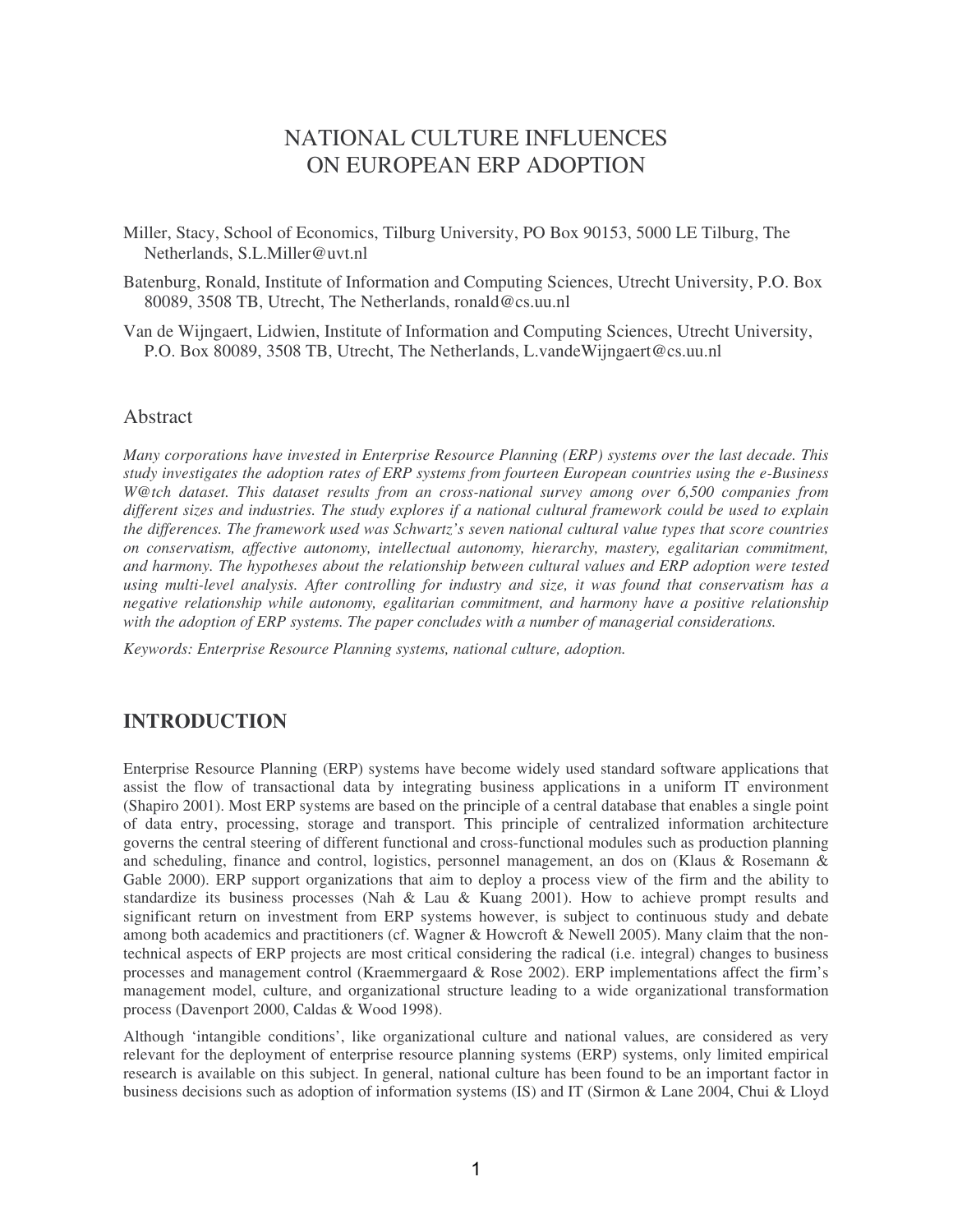& Kwok 2002, Png & Tan & Wee 2001) and IS success (see Agourram & Ingham 2003 for an overview). With regard to ERP, Van Everdingen & Waarts (2003) used Hofstede's dimensions in 10 Western European countries and found that medium-sized companies with lower scores of uncertainty avoidance, masculinity, and power distance and/or a higher score of long term orientation increase the chance of adopting ERP. Also, they applied Hall's cultural dimensions and found that countries with low-context and monochronic scores tend to have higher adoption rates. Another example is Krumholtz et al. (2000) who presented a case study of a large pharmaceutical corporation with subsidiaries in UK and Sweden. He found that problems, such as the organizational fit of SAP R/3 were related to organizational culture but not directly to national culture.

This study aims to improve this research field by looking at the influence of national culture on the adoption of ERP in a set of 14 countries using Schwartz's dimensions. Besides using a framework from Schwartz that overcomes many problems of the Hofstede and Hall frameworks, this study will use newer data in more industries and of various sizes from both Eastern and Western Europe. As we will show later, hierarchical linear modeling (HLM) is used to match two level dataset involved in this study (the national level and the organizational level).



Not all industries included in the sample All industries included in the sample

*Figure 1. ERP Adoption Rate (% with ERP implemented) for 14 European countries within the EBW-2003 dataset*

The empirical base of this paper consists of the e-Business W@tch's Decision Maker Survey on e-Business 2003 (further: the EBW-2003 survey), a large-scale recent survey among over 6,500 European firms covering IT and e-business organized by the European Commission. As can be seen in Figure 1, there are significant differences in ERP adoption between the European countries within this survey. To illustrate, only 4% of organizations in Poland had adopted ERP by 2003 while 23% in Germany had an ERP system. The black bars are countries that included observations in all industries while the dark grey bars represent countries with a fewer number industries investigated. The adoption rates are difficult to compare with those from Van Everdingen and Waarts (who report much higher levels of adoption) as they surveyed fewer industries for only medium sized companies with the help of a sponsor, an ERP vendor.

The main goal of this paper is to see if national culture can be used to explain these differences in ERP adoption rates. By looking at how cultural differences influence the adoption rate, it can lead to suggestions of how ERP vendors can serve receptive customers from different countries and help them to cope with national values during the adoption and implementation process.

In the next theory section, we will first explore if and how Schwartz's national culture dimensions have relationships with ERP adoption. Then the dataset is described and the 14 countries used in this study: Denmark, Finland, France, Germany, Greece, Italy, Netherlands, Portugal, Spain, Estonia, Hungary, Poland, Slovakia, and Slovenia. The analyses to test our hypotheses consist of two techniques. First, scatter plots are used to depict the relationships between cultural value and ERP adoption on the (aggregated) country level only. Second, HLM was used to estimate the significance and strengths of the predicted relationships on both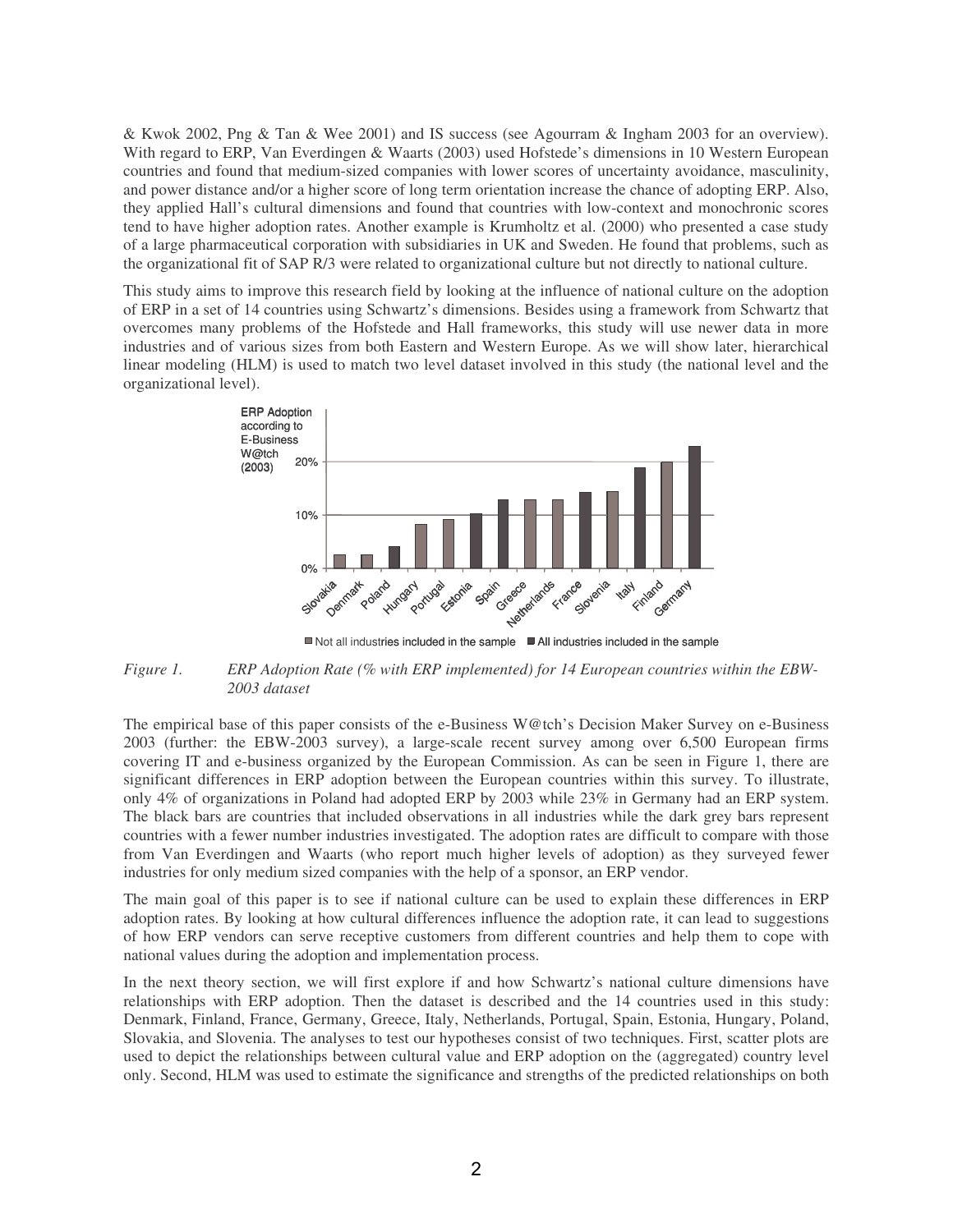the organizational level and the national level simultaneously, controlled for industry type and organizational size. We close with conclusion, discussion and suggestions for further research.

# **1 THEORY**

Schwartz's (1994) framework specifies dimensions of national values that are on an aggregate level for nations and are used to seek relationships with ERP adoption rates. Schwartz has created a framework for measuring how national cultures differ.

We used Schwartz's framework because it has many advantages to the more widely-known work of Hofstede (1997). First, Smith and Bond (1998) state that Schwartz started with a study within each country by a thorough sampling of the values that might be important in various national cultures and then checked that the values have consistent meanings across cultures. This is unlike Hofstede who worked on an ad hoc basis. Second, Schwartz included a check of the values from Hofstede's dimensions with additional values to be more exhaustive. His results proved to achieve a refinement with more dimensions rather than a contradiction of Hofstede's earlier work. Third, his findings are more recent than Hofstede and they include many of the former Eastern European nations. Also, Schwartz creates different values for the culture and individual levels to help distinguish between them (Bond et al. 2004).

Schwartz defined seven significant national culture values in his research: conservatism, affective autonomy, intellectual autonomy, hierarchy, mastery, egalitarian commitment, and harmony (1994, p.101-105):

- *Conservatism* is "those values likely to be important in societies based on close-knit harmonious relations, in which the interests of the person are not viewed as distinct from those of the group." Estonia has the highest score out of the selected countries in this study.
- *Intellectual autonomy* is "a more intellectual emphasis on self direction." France has the highest score out of the selected countries.
- *Affective autonomy* is "more affective emphasis on stimulation and hedonism." France has the highest score out of the selected countries.
- *Hierarchy* is "value type as emphasizing the legitimacy of hierarchical role and resource allocation." Poland has the highest score out of the selected countries.
- *Mastery* is "values in this region emphasize active mastery of the social environment through selfassertion." Greece has the highest score out of the selected countries.
- *Egalitarian commitment* is "the values that constitute it exhort voluntary commitment to promoting the welfare of other people." Portugal has the highest score out of the selected countries.
- *Harmony* is "value type, emphasizing harmony with nature." Italy has the highest score out of the selected countries.

# **2 HYPOTHESES**

What do we expect about the (potential) influence of cultural values on the ERP adoption of firms? Below, we conduct specific hypotheses for each of Schwartz'the national values as previously described.

To start with Schwartz's first cultural value, conservatism, we basically (i.e. given all other conditions and factors) expect that this does not facilitate the introduction of an ERP system in organizations. The main argument is that actors in conservative societies are very adamant on not loosing their (public) image and therefore are prone to being risk adverse (Chui & Lloyd & Kwok 2002). This makes ERP less attractive to organizations in these societies since ERP is known as a complex and risky investment. Meanwhile there are many publications of ERP failures where companies have filed for bankruptcy due to problems with their ERP systems (Scott & Vessey 2000, Dryden 1988). The first hypothesis to be tested is formulated as:

#### *Hypothesis 1: ERP adoption rates are lower in countries with higher levels of conservatism.*

Autonomy, as a divisible value type, represents values which basically find ERP systems appealing for organizations. It contains two subdivisions, intellectual and affective. Autonomy expresses an openness to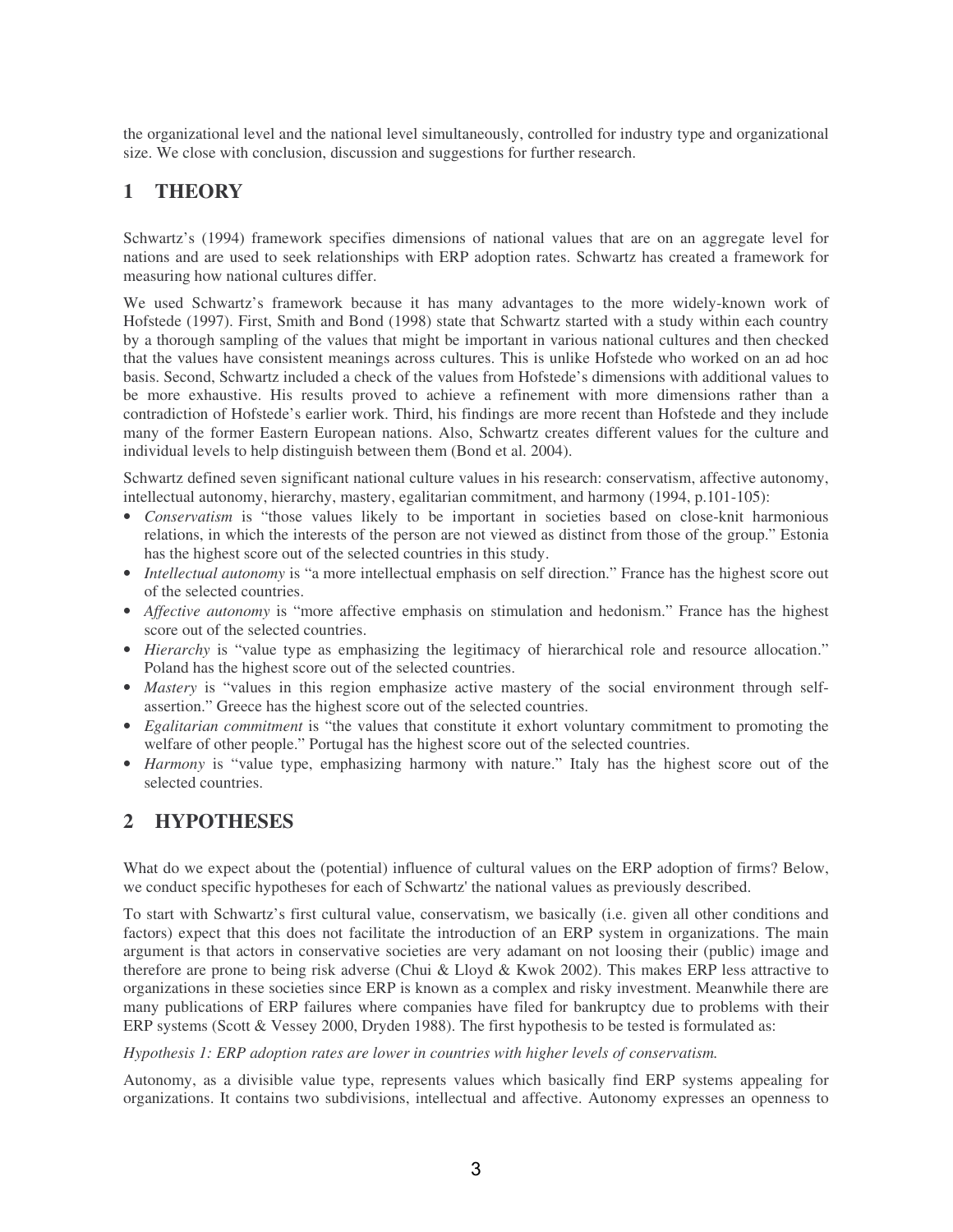change. Since ERP systems demand that a company rethinks its processes and usually change them, openness and readiness for change is crucial. This is supported by the notion of change management, including business process redesign, listed as one of the critical success factors (cf. Light & Holland 1999, Davenport 2000, Nah & Lau & Kuang 2001, Soja 2004). With respect to ERP adoption, autonomy contradicts the defensive climate within conservative countries as argued in the former hypothesis. Two similar hypotheses can be formulated as:

#### *Hypothesis 2a: ERP adoption rates are higher in countries with higher levels of affective autonomy.*

#### *Hypothesis 2b: ERP adoption rates are higher in countries with higher levels of intellectual autonomy.*

Basically, we believe hierarchy is also likely to support the adoption of ERP in organizations. Hierarchy promotes the acceptance of authority which helps to safeguard the status quo of management and social order. ERP can help reinforce this power structure of an organization by providing managers with centralized information, standardization and more control over their business. Bureaucratic control structures can particularly be realized and confirmed as information systems are integrated by ERP and hence centralization becomes much easier (cf. Govers 2003, Elmes & Strong & Volkoff 2005). Hierarchy and the previous cultural value, autonomy, seem to contradict each other on the same dimension. With respect to ERP adoption however, they represent two different viewpoints. Whereas autonomy (and conservatism) refers to the willingness of companies to adapt and change, hierarchy addresses the organization's preferences for a certain type/level of internal structuring, i.e. a top down steering of processes and governance. Hence, the hypothesis to be tested is:

#### *Hypothesis 3: ERP adoption rates are higher in countries with higher levels of hierarchy.*

In addition to the previous values, mastery is expected to basically promote the adoption of an ERP system in organizations. It is associated with entrepreneurial spirit to control and master the environment along with the wish to get ahead of others. This will support the adoption of ERP systems since ERP - potentially improves effectiveness, efficiency and competitive advantage (cf. Banker & Janakiram & Konstans & Slaughter 2000). In nations with high levels of mastery, companies are expected to be more tended to use risky policies so managers can show off their talents (Caldas & Wood 1998, Light & Papazafeiropoulou 2004, Chui & Lloyd & Kwok 2002). Similar to the argument behind conservatism and autonomy, ERP adoption is expected to be positively related to values of mastery in a society since it is a risky venture that can have a huge payoff or failure. The particular argument with mastery is however, that external competition and so-called isomorphic pressures primarily drive the tendency to adopt ERP (Benders & Batenburg & Van der Blonk, 2004), as formulated in the next hypothesis:

#### *Hypothesis 4: ERP adoption rates are higher in countries with higher levels of mastery.*

The two final cultural values defined by Schwartz - egalitarian commitment and harmony - are expected to have significant influence on society, but not on organizational decision making. While the previous cultural values can be seen as drivers of managerial attitudes to take risks, or contingencies to change, adapt, control, progress and distinct companies, both egalitarian commitment and harmony are dealing with non-economic domains that are 'above'the level of organizations and management (Johnson & Lenartowicz 1998). We recall that egalitarian commitment is about voluntarily promoting the wellbeing of other people, while harmony emphasizes peace with the world and nature. As we believe these values do not have much in common with ERP and ERP adoption, we expect no relationship between these and hence exclude its empirical testing.

Our five hypothesis to be tested, including their assumptions to bridge the country and organizational level of observation, is jointly presented in the following exhibit, Figure 2. The hypotheses are depicted in this figure as a continuous line between national culture and the left-hand side and the adoption of ERP on the righthand side. The dashed vertical line indicates the transition from variables and concepts on the national level to those on the organizational level.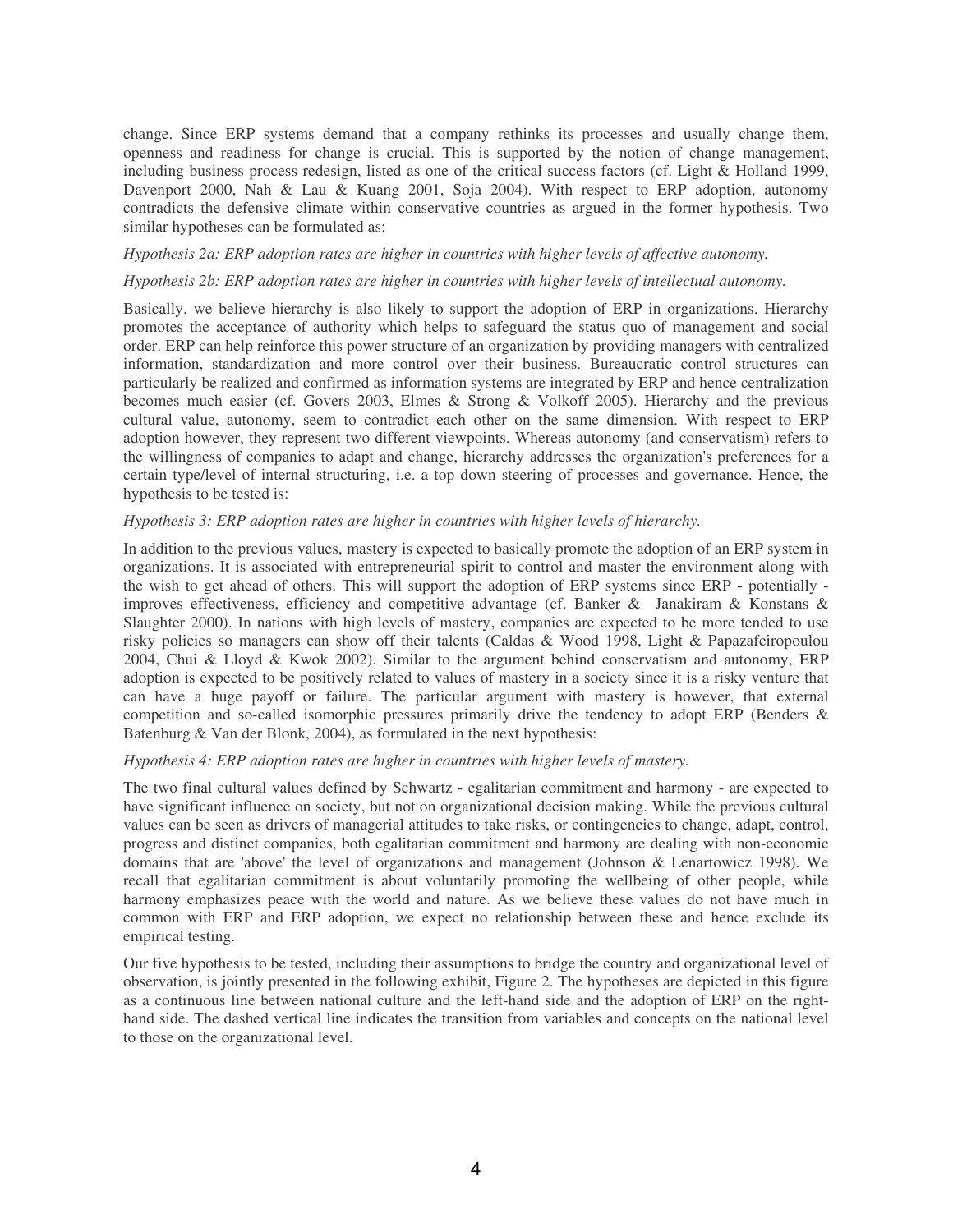

*Figure 2. Predicting the relationship between Schwartz' cultural values and ERP adoption rates, bridging*

# **3 DATAAND METHODS**

### **3.1 Variable Constructions**

As described in the introduction, the adoption rates along with other variables are answers from initially 10,000 respondents in the EBW-2003 survey. The central survey question was: "Has your company implemented an ERP, that is an Enterprise Resource Planning System?". This is the representation used to measure the adoption rate with "Yes" was a positive answer, "No" and "Don't know" as negative answers. The advantage of this measure is that it gives much more assurance in terms of behaviour and investment than questions of whether an organization is planning to implement an ERP system (as used by Van Everdingen and Waarts, 2003) or is thinking about this. Disadvantages of the EBW-2003 measurement is that respondents might have different opinions of when an ERP system is 'really'implemented (in terms of module roll-out and projects), or what is 'counted'as an ERP system (in terms of hardware and/or software configuration and functionalities). It should be noted however, that most respondents were the IT-specialist of their firm. Hence, it can be expected that they are quite knowledgably of about what is normally defined as ERP (e.g. the answer "don't know" was only given by 2% of all respondents). In addition, we do not have reasons to believe that differences in interpretations of ERP are systematically biased within countries, industries or other relevant subgroups in the data.

To test the formulated hypotheses, the five cultural value scores for each of the 14 countries were taken from the tables in Schwartz (1994) and manually merged with the EBW-2003 dataset as an additional country variable. It might considered an additional complication that Schwartz's value scores are based on country data from the nineties of the previous century, whereas the adoption rate was queried by the EBW-survey in 2003. We believe however, that the value differences between countries are rather stable over time for at least 10 to 15 years. It is generally acknowledged that cultural characteristics at the societal, organizational and even individual level slowly change over time.

When correlating cultural values and ERP adoption on the organizational level (as will be done in the second step of our analysis), it obviously makes sense to control for the companies' industry and size. Davenport (2000) finds industry and size to be gross factors which influence the decision process of ERP adoption. This is confirmed by the yearly EBW reports, that systematically show that e-business activities (including the use of ERP) significantly differs according to sector and size.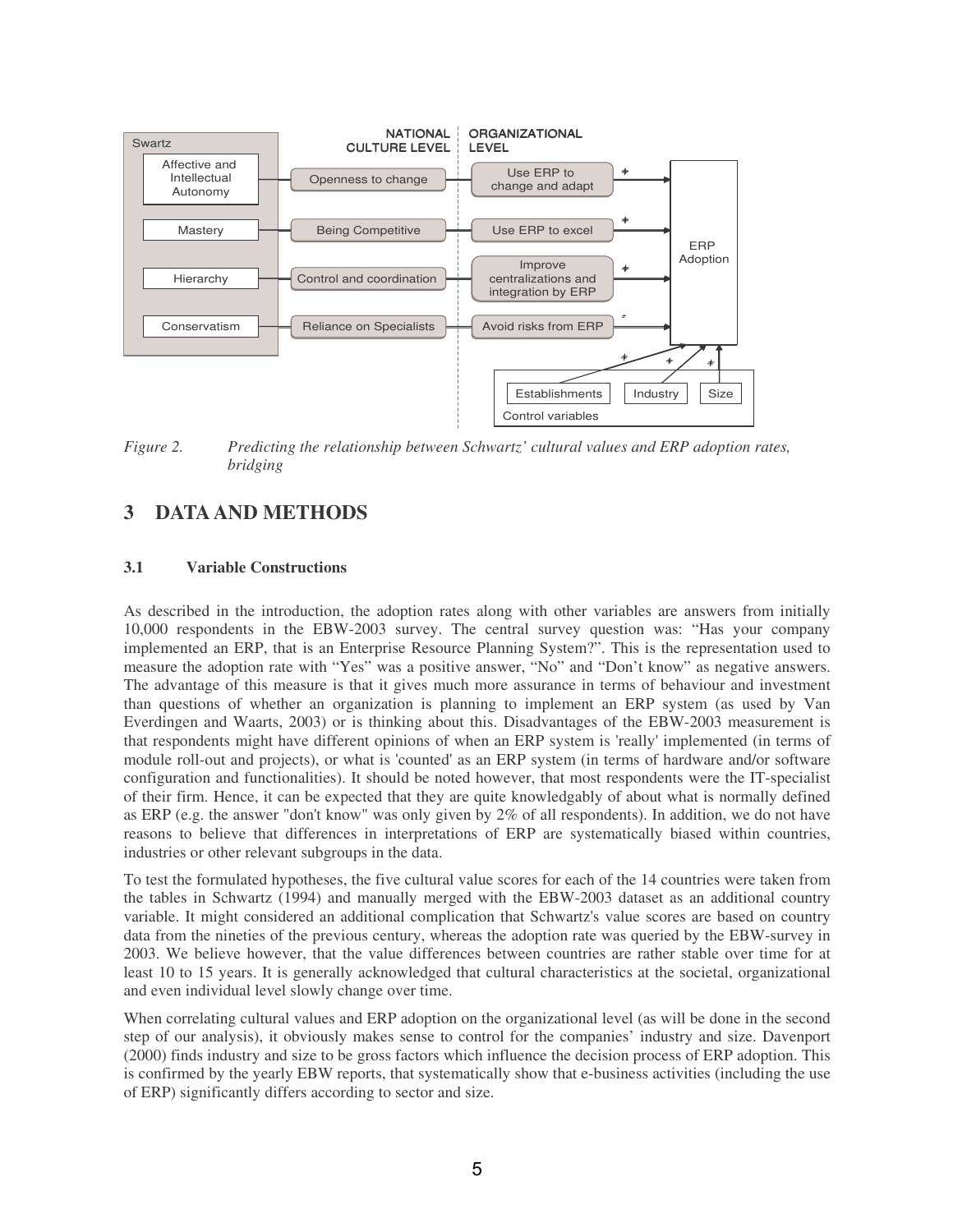The EBW-2003 dataset classifies organizations into nine different industry sectors: textile industries, chemical industries, electronics, transport equipment, retail, tourism, ICT services, business services, and health and social services. Because historically ERP comes from manufacturing roots (i.e. Materials Resource Planning, MRP), we basically distinguish manufacturing and non-manufacturing companies. In practice of our statistical analysis, we recoded industry into a binary variable (manufacturing is coded 1, companies from other industries are coded as 0).

The size of a company is considered a proxy for the level of coordination an organization needs in terms of complexity, scale, and global presence (Davenport 2000). From the EBW-2003 dataset, two representations of size were used: (1) the number of employees and (2) the number of establishments of the company. Considering the distribution of the latter size indicator, the number of establishments is recoded into a binary variable as well (only one establishment is coded as 0, more than one is coded as 1).

### **3.2 Methods and Techniques**

In order to investigate if cultural values account for the differences in ERP adoption on the national level as expected, scatter plots are firstly used to show the average ERP adoption for each of Schwartz's value types. Graphical display is most useful for this situation with only fourteen observations, i.e. countries. For each hypothesis, we draw a virtual fitted line (based on the principle linear regression) through the fourteen points of observations. Obviously, this type of analysis does not allow conclusions about significance or strength of the predicted relationships, but it does give a first impression about the support for the hypotheses.

Therefore (and in addition) we perform multi-level analysis, i.e. Hierarchical Linear Modeling (HLM). According to Snijders and Bosker (1999) multilevel analysis "is a methodology for the analysis of data with complex patterns of variability, with a focus on nested sources of variability" (p.1). Using HLM within this context is advantageous since it takes into account the dependencies between the levels. Ignoring the dependencies can lead to many errors when using other statistical analyses such as ecological fallacy, a 'shift in the mean' during aggregation, an ignorance cross-level interaction effects, and an exaggerated sample size. In our case, we apply HLM since there is so-called nested sources of variability in the basic EBW-2003 dataset. The nesting is hierarchical as the variation between organizations is intertwined with the variation between the countries they are located in. HLM allows us to test how the country level variables affect the organizational adoption while controlling for other variables on the organizational level. Instead of aggregating the data to a small sample size of only 14 countries, HLM estimates the country differences while taking the differences between the individual organizations into account simultaneously. In doing this analysis, we assume equal variance across the cultural values on the national level. Consequently, we can not compute the proportion of variability explained by the HLM model. What we will show are the coefficients and their significance level. We will accept the hypotheses if the p-value is smaller than .05 using a twotailed test.

## **4 RESULTS**

There are 6,539 organizations in the EBW-2003 data set used. As was presented earlier in Figure 1, samples per country differ in size as in some all the main sectors were included while in other only a few sectors. The sample composition according to industry and size is the same for most countries however (see Table 1). This is partly the result of stratified quota sampling (ebusiness Watch 2004), as well as the recoding of industry and size as previously described in section 4.1.

|          | Industry |               |                 | Number of employees |       |        |        |  |
|----------|----------|---------------|-----------------|---------------------|-------|--------|--------|--|
|          | Service  | Manufacturing | $\overline{-9}$ | $10-49$             | 10-49 | 50-249 | $250+$ |  |
| Estonia  | 244      | 168           | 141             |                     |       | 125    |        |  |
| Hungary  | 80       | 151           | 79              | 58                  | 58    | 66     | 28     |  |
| Poland   | 363      | 279           | 192             | 166                 | 166   | 214    | 70     |  |
| Slovakia | 105      | 93            | 83              | 45                  | 45    | 40     | 30     |  |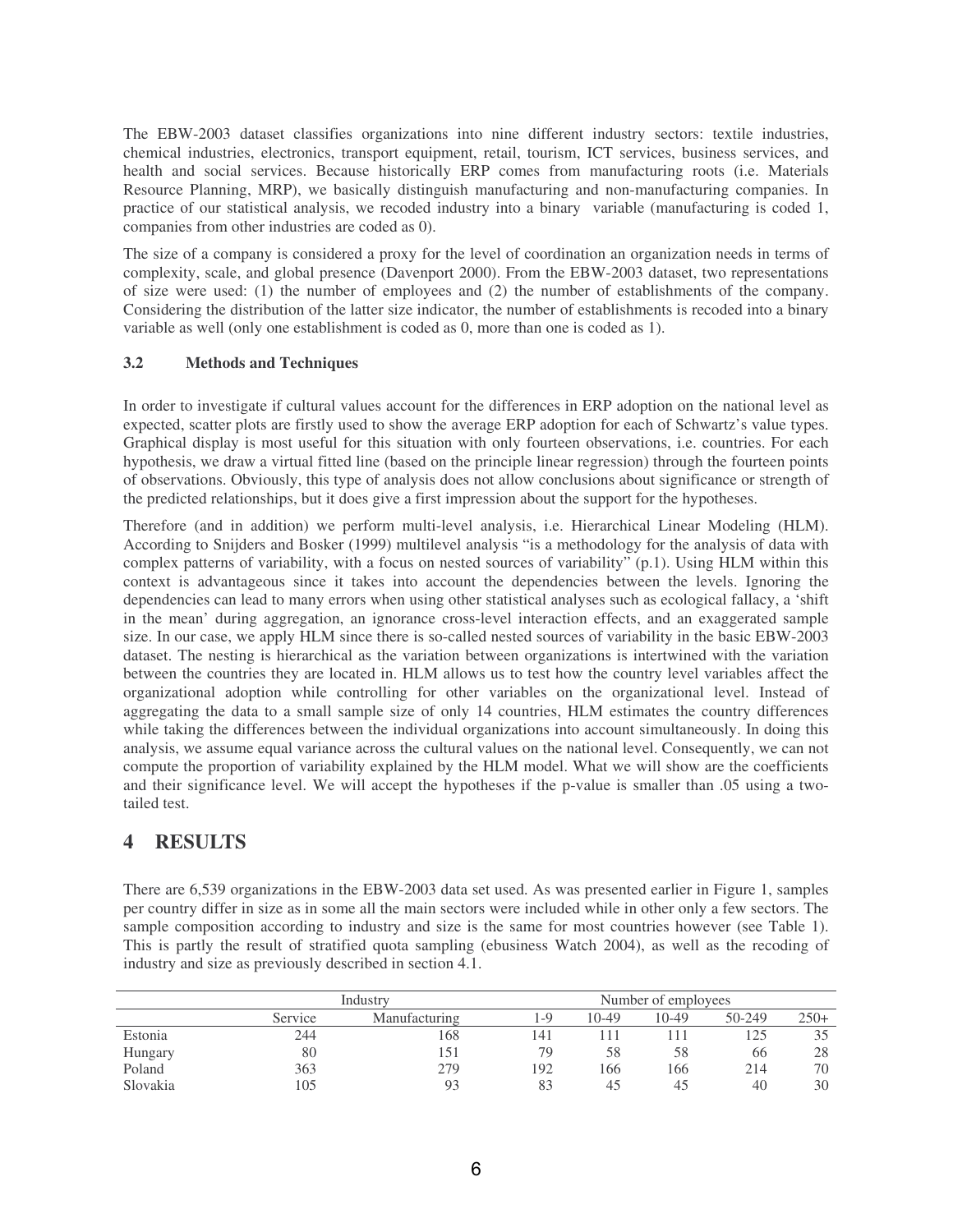| Slovenia           | 216   | 56       | 88    | 78    | 78    | 79    | 27  |
|--------------------|-------|----------|-------|-------|-------|-------|-----|
| Denmark            | 197   | $\theta$ | 63    | 72    | 72    | 44    | 18  |
| Finland            | 76    | 144      | 73    | 71    | 71    | 54    | 22  |
| France             | 457   | 379      | 319   | 162   | 162   | 272   | 83  |
| Germany            | 486   | 389      | 328   | 187   | 187   | 270   | 90  |
| Greece             | 73    | 246      | 101   | 102   | 102   | 91    | 25  |
| Italy              | 492   | 382      | 288   | 227   | 227   | 266   | 93  |
| <b>Netherlands</b> | 202   | 93       | 108   | 100   | 100   | 61    | 26  |
| Portugal           | 200   | 95       | 96    | 78    | 78    | 91    | 30  |
| Spain              | 487   | 386      | 298   | 215   | 215   | 270   | 90  |
| Total              | 3,678 | 2,861    | 2,257 | 1,672 | 1,672 | 1,943 | 667 |

| Table 1. | The EBW-2003 dataset used in this analysis by country, industry and size |  |  |  |  |  |
|----------|--------------------------------------------------------------------------|--|--|--|--|--|
|----------|--------------------------------------------------------------------------|--|--|--|--|--|

As a first 'screen test' of our five hypothesis, the predicted differences between countries are presented below with scatterplots, showing the mean ERP adoption rate for each country against their score for each of Schwartz's value types. We refer to Schwartz (1994) for the exact construction of the country scores on each cultural value.

According to the patterns showed in Figure 3, the hypotheses for conservatism and (both affective and intellectual) autonomy seems to be supported by the expected decreasing and increasing fitted lines respectively. If we accept this visual inspection as a type of hypothesis testing, the hypotheses for hierarchy and mastery are not supported by the scatterplots. The fitted lines within these plots are flat and clearly lacking any direction and slope.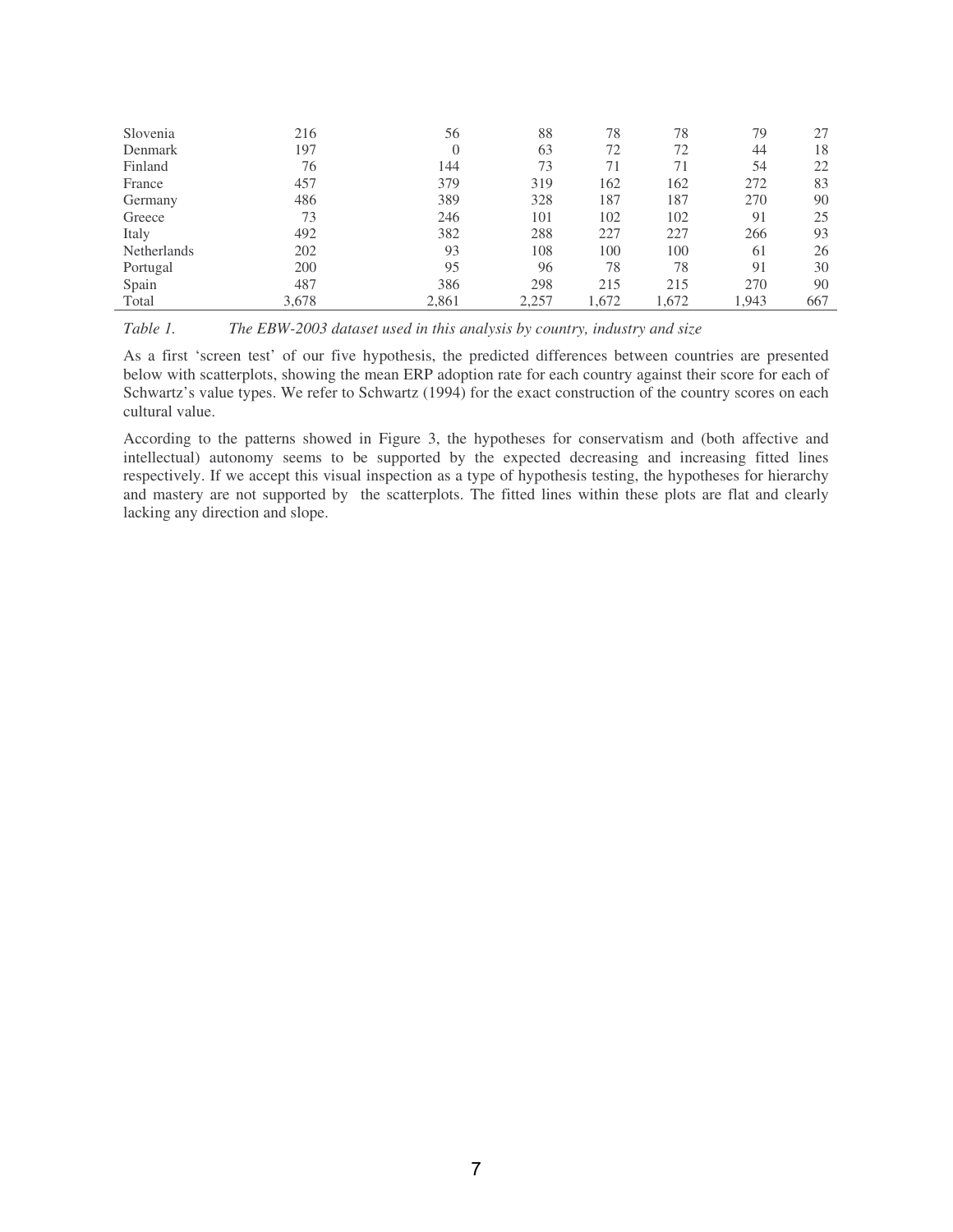

*Figure 3. First hypothesis test: scatterplots of ERP Adoption Rate against five Schwartz' value score for 14 countries including fitted line.*

From the pictures it can also be seen that a leading country in ERP adoption like Germany strongly fits within the hypothesis on conservatism and autonomy, but does not support the suggested argumentation behind the (positive) effects of hierarchy and mastery on ERP adoption. The same holds for Slovenia for instance, a country that holds a relative position in ERP adoption.

As argued above, we extend the exploratory visual method with a more thorough statistical test of the hypotheses by applying HLM. As explained before, the EBW-2003 dataset and Schwartz's data are at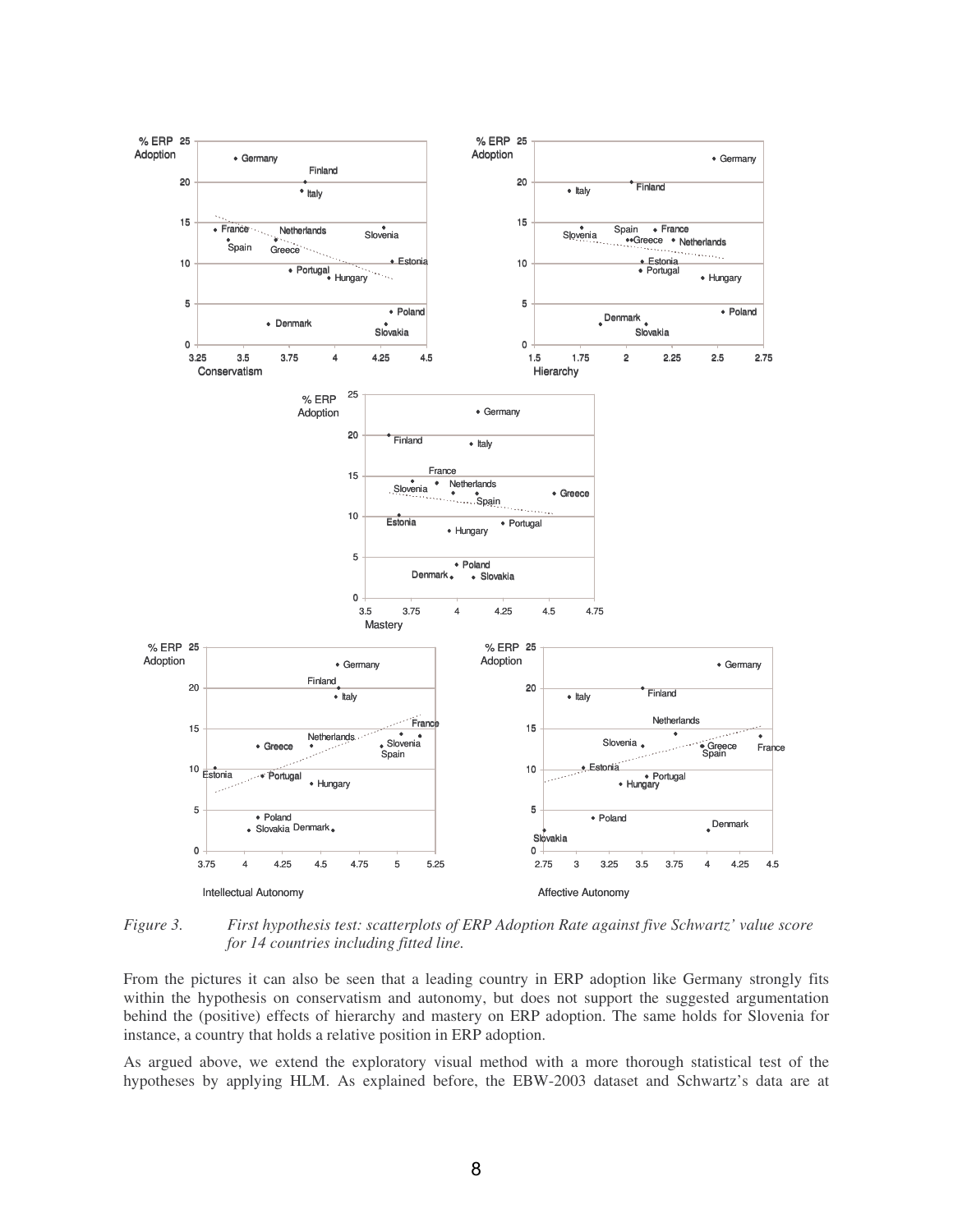different levels and HLM can be used to adjust for variation between the levels. In practice, two different types of models were used (see Table 2 below). Model A concerns the basic effects of each of the five cultural values (*j*) that we selected from Schwartz's framework. Model B does the same, but additionally controls for industry type and organizational size on the organizational level (*ij*). For both models, HLM simultaneously estimates the effects of cultural values on the organizational level (level 1) and the country level (level 2) as nested sources of variability.

| Level       |                                                                      | Model A                                                                                                                      | Model B                                                                                     |
|-------------|----------------------------------------------------------------------|------------------------------------------------------------------------------------------------------------------------------|---------------------------------------------------------------------------------------------|
|             | 1 Organizations <i>ERP Adoption</i> = $\beta_{0i}$ + e <sub>ii</sub> |                                                                                                                              | $\beta_{0i} + \beta_{1i}$ Employee <sub>ii</sub> + $\beta_{2i}$ Establishment <sub>ii</sub> |
|             |                                                                      |                                                                                                                              | $+ \beta_{3i}$ Industry <sub>ii</sub> + e <sub>ii</sub>                                     |
| 2 Countries |                                                                      | $\beta_{0i} = \gamma_{00} + \gamma_{01}$ Cultural Value <sub>i</sub> $\gamma_{00} + \gamma_{01}$ Cultural Value <sub>i</sub> |                                                                                             |

*Table 2. The two HLM models to be applied*

The next Table 3 shows the results. Key coefficients are the  $\gamma_{01}$ 's, representing the cultural value effect not controlled for industry and size (Model A) and controlled for industry and size (Model B). The  $\gamma_{00}$ coefficients can be considered as slopes of a regression line, indicating the mean level of ERP adoption for the particular cultural value. As each model is tested for each cultural value separately, in total 10 different models were constructed and estimated.

|                        | Conservatism | Affective<br>Autonomy | Intellectual<br>Autonomy | Hierarchy | <b>Mastery</b> |
|------------------------|--------------|-----------------------|--------------------------|-----------|----------------|
| Model A                |              |                       |                          |           |                |
| $\gamma$ 00            | $.48*$       | .01                   | $-.16*$                  | $.20*$    | .04            |
| $\gamma$ 01            | $-.09*$      | $.03*$                | $.07*$                   | $-.03$    | .02            |
| Model B                |              |                       |                          |           |                |
| $\gamma$ <sup>00</sup> | $.30*$       | $-.15*$               | $-.35*$                  | .03       | $-.08$         |
| $\gamma$ 01            | $-.09*$      | $.03*$                | $.07*$                   | $-.03$    | .01            |
| $\beta$ 1j             | $.01*$       | $.01*$                | $.01*$                   | $.01*$    | $.01*$         |
| $\beta$ 2j             | $.10*$       | $.10*$                | $.10*$                   | $.10*$    | $.10*$         |
| $\beta$ 3j             | $.07*$       | $.07*$                | $.07*$                   | $.07*$    | $.07*$         |

\*: Standard coefficient is significant (p<.05).

#### *Table 3. Second hypothesis test: effects of cultural value on ERP adoption according to HLManalysis*

The main result from HLM-analysis is that conservatism, affective autonomy and intellectual autonomy hold significant relationships with ERP adoption ( $y_{01}$ -coefficients within the A-models are --0.09, +0.03 and 0.07 respectively), but hierarchy and mastery do not  $(\gamma_{01}$ -coefficients within the A-Models are  $-.03$  and  $+.02$ ). Controlling for industry type and organizational size has no effect on the strength of these relationships (see the row of  $\gamma_{01}$ -coefficients in Models B). All slopes of conservatism, affective autonomy and intellectual autonomy  $(\gamma_{00})$  are significant in both models too, confirming that the 14 countries basically differ in ERP adoption according to these culture values. Finally, the coefficients for industry and size  $(\beta_{1j}, \beta_{2j}$  and  $\beta_{3j})$  were found to be significant in all models, indicating that these are relevant control variables in relation to the adoption of ERP.

It can be concluded that the HLM-analysis strongly supports our earlier findings from the scatterplots. ERP adoption among European firms is significantly related to the level of conservatism and autonomy that characterizes a particular country. Hence, hypotheses 1, 2a and 2b are supported. Hypothesis 3 and 4 can not be supported by our chosen statistical techniques. The implications of these results are discussed in the next section.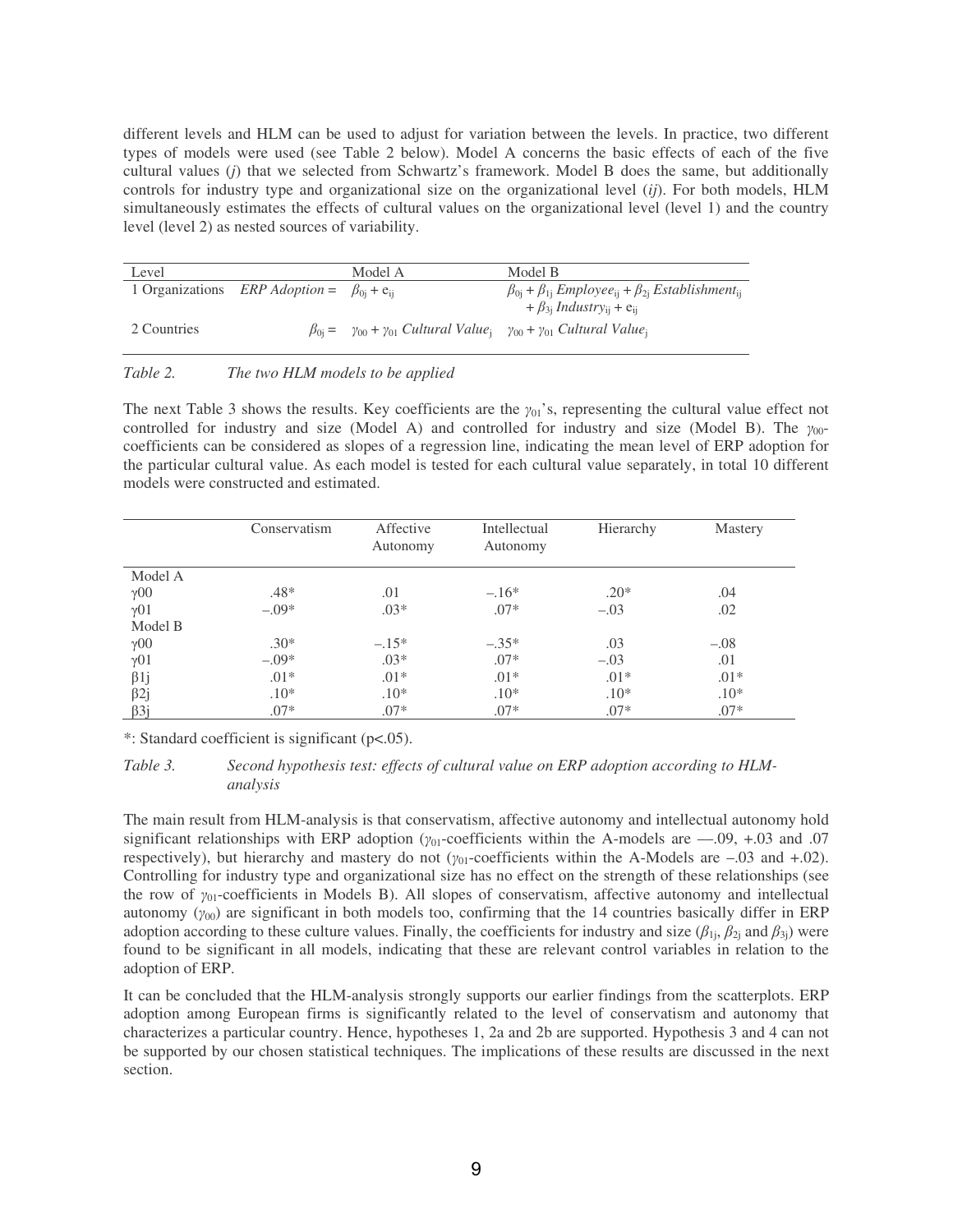# **5 DISCUSSION AND CONCLUSIONS**

Through the analysis of survey data about 6,500 companies from 14 nations we can show that (1) countries with high scores on effective autonomy and intellectual autonomy have higher adoption rates in ERP, while (2) countries with high scores on Schwartz' measurement of conservatism have lower ERP adoption rates. These results demonstrate that a cultural climate of openness to change and a (national) tradition of willingness to adapt existing situations, are indeed conditions that influence the behaviour of managers within organizations. The particular value of this finding consists of the fact that 'intangible factors' as national cultural value, appears to be related to the decision behaviour of managers with respect to 'tangible investments', i.e. ERP systems that are known for their high technological and financial significance. This actually supports the general notion that decisions around the adoption and implementation of IS/IT are subject to culture and social norms (cf. Orlikowski 2000, Cooper 1994)

Still, the country effects found in all of our models – although controlled for multi-level nesting, size and industry – are significant but weak. This implies that the suggested relationship between national culture and ERP is a indeed complex one, and subject to many intermediary factors as suggested by our conceptual model.

### **5.1 Limitations**

While this study overcomes a number of the limitations from the previous cross-national ERP studies as by Van Everdingen and Waarts (2002), it obviously has its own limitations. One is in the hypotheses proposed and the limited relationships that are actually investigated. An interesting extension is to explore if national culture might have specific effects for specific industries or size classes, because these have their own specific cultural and institutional characteristics. This would enable a further validation of Schwartz' theory, including the estimation of a potential interaction effect between country and industry on the ERP adoption of organizations. Also, other variables representing countries can be used to analyze the robustness of the cultural value effects. In particular national features as GDP and relevant contexts such as IT penetration or competitive pressure can be interesting, as suggested by Tornatzky and Fleischner (1990).

Secondary data such as national statistics cannot always be matched with the data from the EBW survey however. Hence, limiting the opportunities to explore the explanatory value of these additional variables. One important limitation of the dataset used is that not every industry is represented in every country, as can be seen in Table 1.

### **5.2 Managerial Considerations**

"To facilitate global businesses, international service providers and corporate managers need to know precisely how cultural differences may affect corporate adoption of IT infrastructure" (Png & Tan & Wee 2001, p36). These results can help with both the marketing and decision-making involved with the adoption of ERP software and possible other new innovations. It can help guide consultants and ERP vendors to where they should concentrate their efforts to generate sales. Also, it can help managers gain acceptance of their new ERP system.

For example, organizations located in countries with strong values of conservatism should place more importance on the management side of implementation than the technical side. To be able to adopt ERP systems earlier, one should recognize that conservative cultures are very open to relying on vertical sources of guidance (Smith & Peterson & Schwartz 2002). This can be taken advantage of in the implementation phase by ensuring all of the top management is active in supporting the ERP system and giving clear expectations for the ERP system. Top management should offer support by thoroughly communicating the new ERP system to employees and by providing sufficient resources (Nah & Lau & Kuang 2001). Poland is a prime example of a high conservative country that has low adoption of ERP. Following this reasoning, this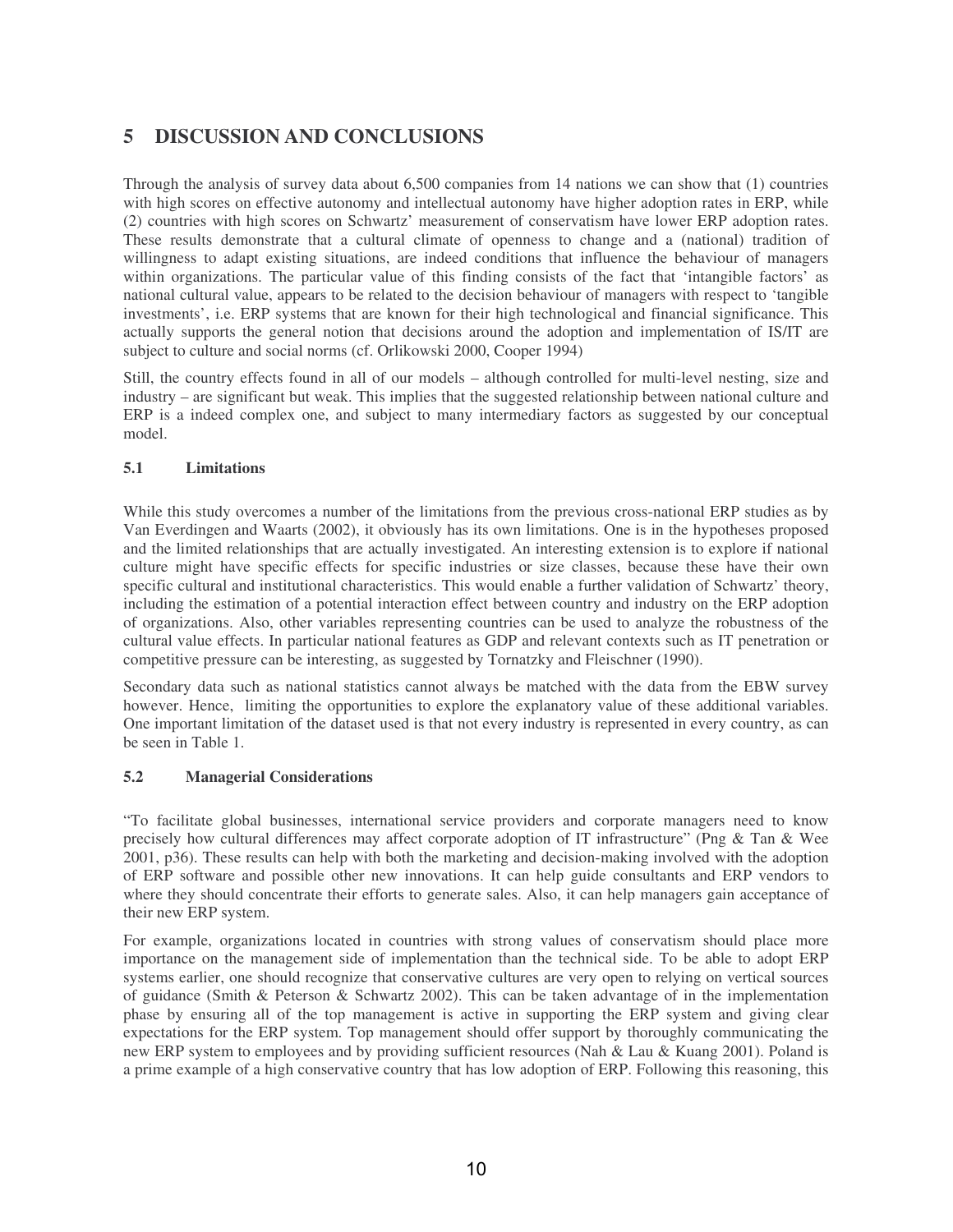Might be due to its history of communism, in which the state dictated which innovations to accept. Therefore, it may be hard to find attention for ERP systems within its organizations.

Managers can take advantage of the cultural value type of autonomy by providing understanding through training. This may increase the number of overall ERP adoptions. People in autonomous countries usually are characterized by individuals pursuing their own interests and thinking independently (Johnson & Lenartowicz 1998). This can be taken advantage of by providing extensive training for the use of ERP systems so that personnel can form their own individual opinion over the benefits of ERP systems by seeing an overview of how ERP systems work. That way, the employees feel involved in the implementation process and willing to proceed with it. As we know from general research that lack of training is considered to be a major risk factor for ERP systems (Sumner 2000), we suggest that this is particularly the case for countries with a strong autonomous cultural values. For example, Germany scores very high on autonomy so a high acceptance of ERP is very important in this country. Germanies' traditional autonomy's support of new ideas may have foster to develop a leading vendor of ERP systems (SAP) and encouraged its organizations to adopt it.

To conclude, the results of this research can also be helpful to future researchers in selecting case studies to look at ERP adoption decision more in-depth. It can provide a reason for selecting countries based on their national cultural values in which to compare.

### References

- Agourram, H. and Ingham, J. (2003). National culture and the menaing of information systems success: A framework for research and its implications for IS standardization in multinational organizations. In K. Angas (ed.), Business strategies for information technology management (pp. 242-263). Hershey: IRM Press
- Benders, J.G.J.M., R. Batenburg and H. van der Blonk (2004). Sticking to Standards. Technical and other Isomorphic Pressures in Deploying ERP-systems. Paper presented at the Annual Meeting of the Academy of Management 2004: Creating Actionable Knowledge, New Orleans, United States.
- Banker, R.D., Janakiram, S.N., Konstans, C., and Slaughter, S.A. (2000 December). Determinants of ERP adoption: An empirical analysis. Workshop on Information Systems & Economics, Brisbane, Australia.
- Bond, M.H., Leung, K., Au, A., Tong, K-K., Reimel De Carrasquel, S., Murakami, F., Yamaguchi, S., Bierbrauer, G., Singelis, T.M., Broer, M., Boen, F., Lambert, S.M., Ferreira, M.C., Noels, K.A., Van Bavel, J. Safdar, S., Zhang, J., Chen, L., Solcova and I., Stetovska, I. (2004). Culture-Level dimensions of social axioms and their correlates across 41 cultures. Journal of Cross-Cultural Psychology, 35(5), 548- 570.
- Caldas, M.P. and Wood, T. Jr. (1998 December). How consultants can help organizations survive the ERP frenzy. Paper presented at the meeting of Academy of Management, Chicago, IL.
- Chui, A. C. W, Lloyd, A. E., and Kwok, C. C. Y. (2002). The determination of capital structure: Is national culture a missing piece to the puzzle? Journal of International Business Studies, 33 (1), 99-127.
- Cooper, R. (1994). The inertial impact of culture on IT-implementation. Information & Management, 27(1), 17-31.
- Davenport, T.H. (2000). Mission critical: Realizing the promise of enterprise systems. Boston: Harvard Business School Press.
- Dryden, P. (1998 July 27). ERP failures exact high price. Computer World, 32(30), 1-2.
- e-Business W@tch (2004). The European E-Business Report: A portrait of e-business in 10 sectors of the EU economy. Luxembourg: Office for Official Publications for the European Communities.
- Elmes, M.B., Strong, D.M. and Volkoff, O. (2005). Panoptic empowerment and reflective conformity in enterprise systems-enabled organizations. Organization & Information, 15, 1-37.
- Govers, M. (2003). With ERP-systems towards modern bureaucracies? [Met ERP-systemen op weg naar moderne bureaucratieen?] Dissertation. Nijmegen, the Netherlands.
- Hofstede, G. (1997). Cultures and Organizations: Software of the Mind. London: McGraw-Hill.